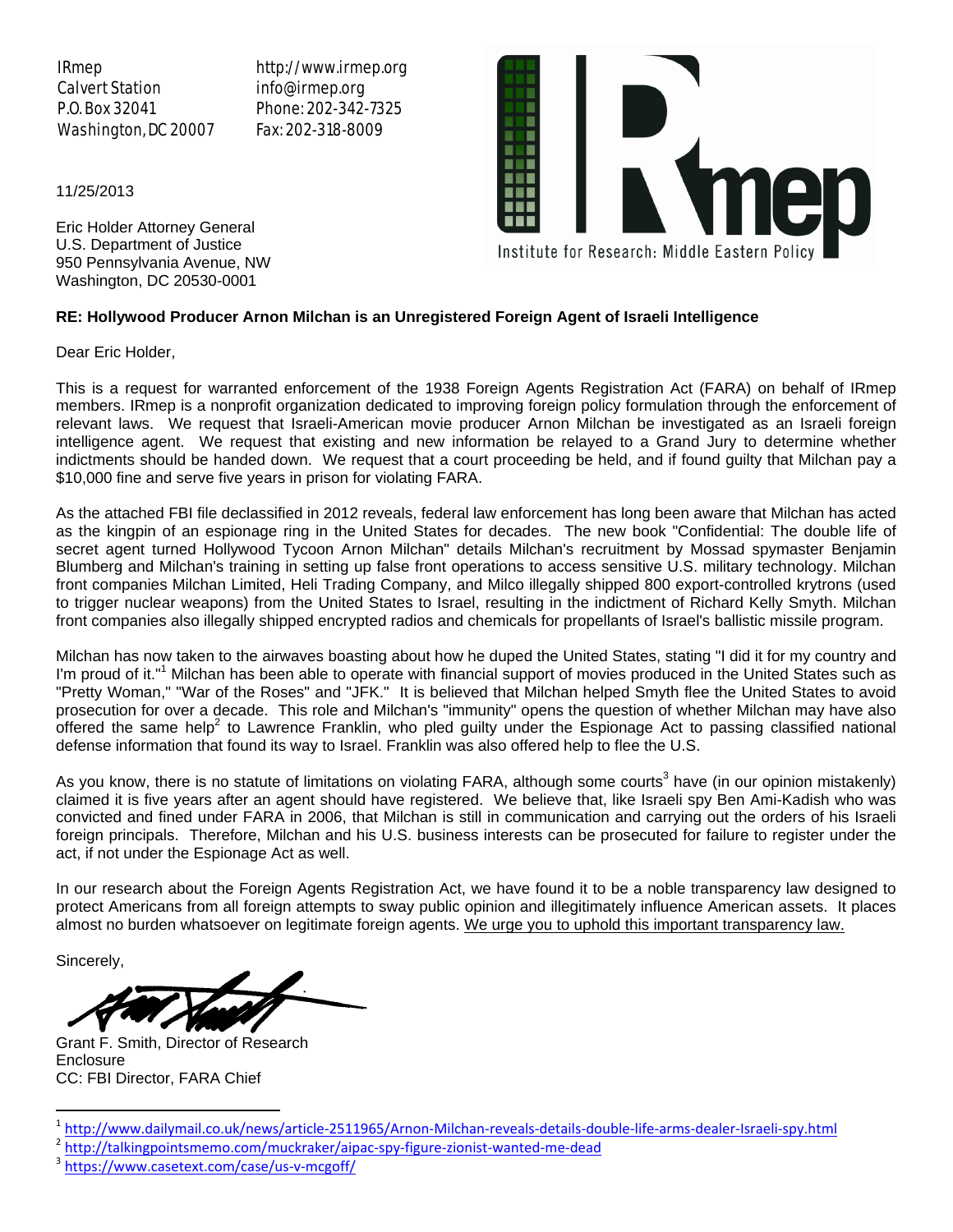U.S. Department of Justice



Federal Bureau of Investigation

*Washington, D.C 20535* 

June 27, 2012

MR. GRANT F. SMITH IRMEP CALVERT STATION POST OFFICE BOX 32041 WASHINGTON, DC 20007

> Subject: MDR/HELI TRADING LTD. ARMS SMUGGLING 1985 FOIPA No. 1175900- 000

Dear Mr. Smith:

The enclosed documents were reviewed under the Freedom of Information/Privacy Acts (FOIPA), Title 5, United States Code, Section 552/552a. Deletions have been made to protect information which is exempt from disclosure, with the appropriate exemptions noted on the page next to the excision. In addition, a deleted page information sheet was inserted in the file to indicate where pages were withheld entirely. The exemptions used to withhold information are marked below and explained on the enclosed Form OPCA-16a:

| <b>Section 552</b> |                       | <b>Section 552a</b> |
|--------------------|-----------------------|---------------------|
| $\mathbb{Z}(b)(1)$ | $\square(b)(7)(A)$    | $\square$ (d)(5)    |
| $\square(b)(2)$    | $\square(b)(7)(B)$    | $\square(j)(2)$     |
| $\square$ (b)(3)   | $\boxtimes$ (b)(7)(C) | $\square(k)(1)$     |
|                    | $\cdot \Box(b)(7)(D)$ | $\square(k)(2)$     |
|                    | $\square(b)(7)(E)$    | $\square$ (k)(3)    |
|                    | $\square(b)(7)(F)$    | $\Box(k)(4)$        |
| $\square(b)(4)$    | $\square(b)(8)$       | $\square$ (k)(5)    |
| $\square(b)(5)$    | $\square(b)(9)$       | $\square$ (k)(6)    |
| $\boxtimes$ (b)(6) |                       | $\square$ (k)(7)    |

171 page(s) were reviewed and 7 page(s) are being released.

- $\boxtimes$  Document(s) were located which originated with, or contained information concerning other Government agency(ies) [OGA]. This information has been:
	- $\boxtimes$  referred to the OGA for review and direct response to you.
	- $\boxtimes$  referred to the OGA for consultation. The FBI will correspond with you regarding this information when the consultation is finished.

 $\Box$  In accordance with standard FBI practice, this response neither confirms nor denies the existence of your subject's name on any watch lists.

⊠ You have the right to appeal any denials in this release. Appeals should be directed in writing to the Director, Office of Information Policy, U.S. Department of Justice,1425 New York Ave., NW, Suite 11050, Washington, D.C. 20530-0001. Your appeal must be received by OIP within sixty (60) days from the date of this letter in order to be considered timely. The envelope and the letter should be clearly marked "Freedom of Information Appeal." Please cite the FOIPA Number assigned to your request so that it may be easily identified.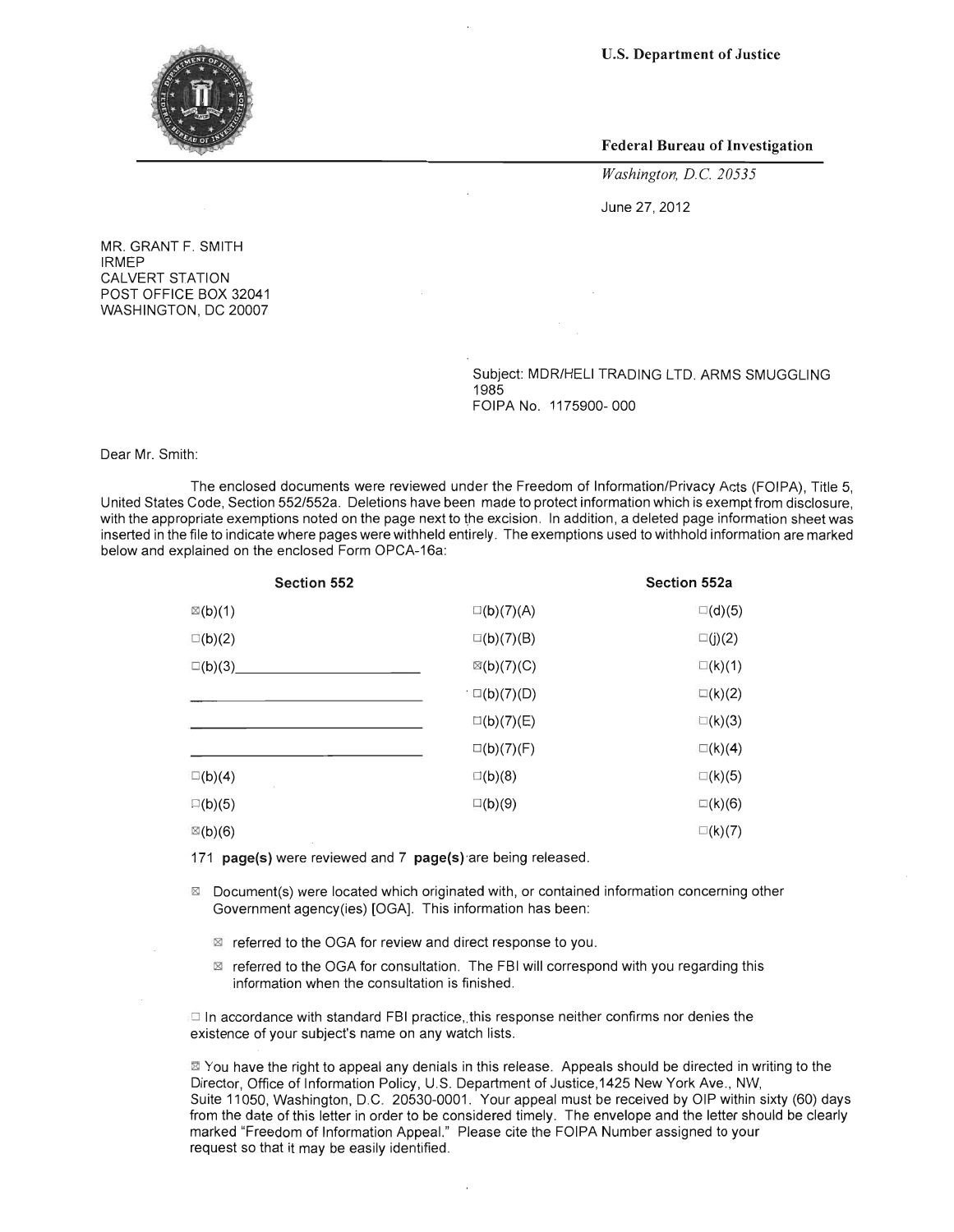$\Box$  The enclosed material is from the main investigative file(s) in which the subject(s) of your request was the focus of the investigation. Our search located additional references, in files relating to other individuals, or matters, which mayor may not be about your subject(s). Our experience has shown, when ident, references usually contain information similar to the information processed in the main file(s). Because of our significant backlog, we have given priority to processing only the main investigative file(s). If you want the references, you must submit a separate request for them in writing, and they will be reviewed at a later date, as time and resources permit.

 $\boxtimes$  See additional information which follows.

Sincerely yours,

David M. Hardy Section Chief Record/Information Dissemination Section Records Management Division

Enclosure(s)

In response to your Freedom of Information Act (FOIA) request to FBI, Records Management Division, Winchester, Virginia, cross-references were located wherein Heli Trading Company in connection with an arms smuggling investigation in 1985 is mentioned in files concerning another individual, organization, event, activity, or the like. In processing the cross-references, the pages considered for possible release included only those pages which mention Heli Trading Company by name and any additional pages showing the context in which the name Heli Trading Company was mentioned.

For your information, sealed court records are not eligible for release under the Freedom of Information!Privacy Act(s) (FOIPA). Some of the material responsive to your request has been withheld and marked "OTHER - Sealed" pursuant to United States Court Order..

The enclosed material is being released to you on CD ROM at no charge.

To minimize costs to both you and the FBI, duplicate copies of the same document were not processed.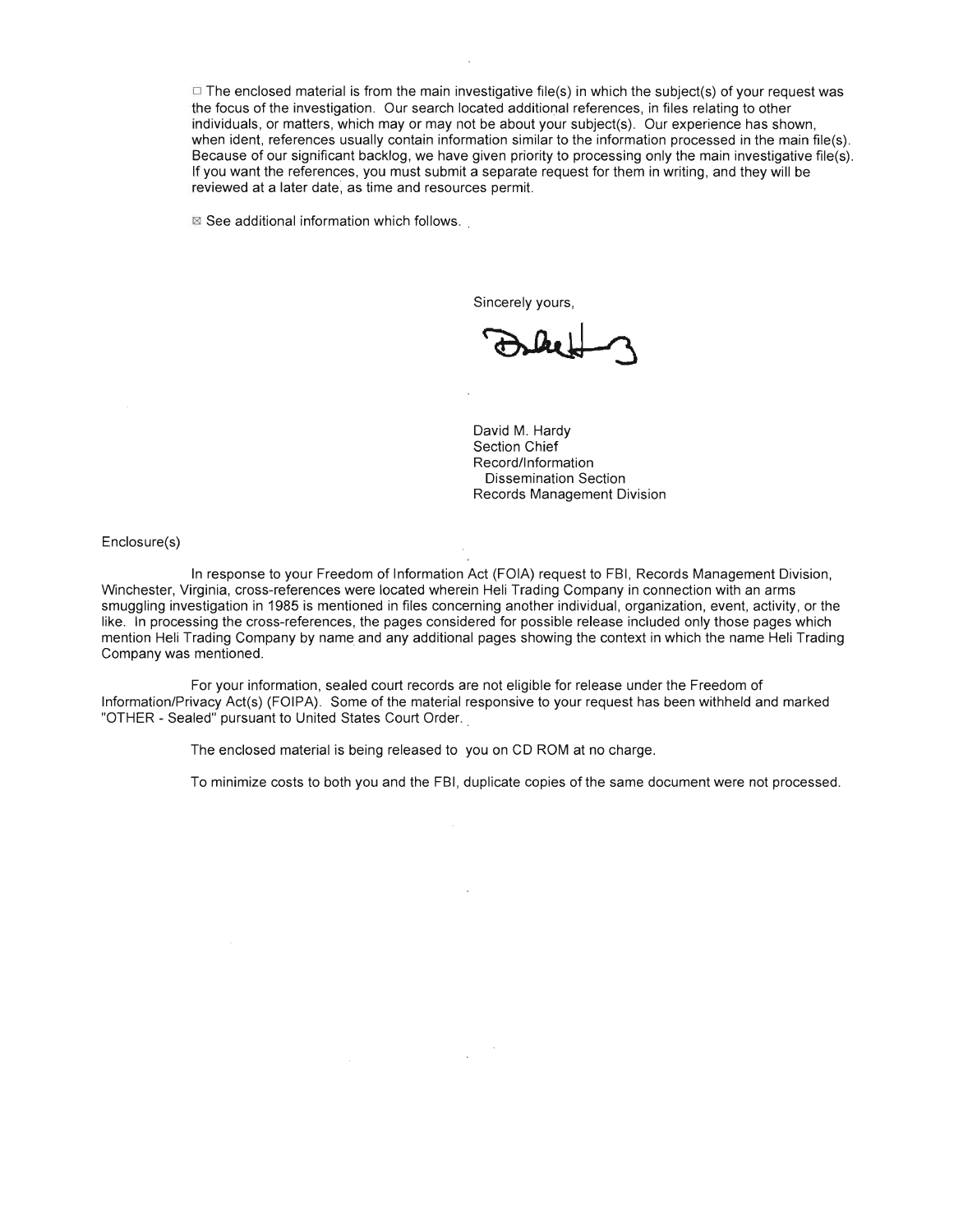## **EXPLANATION OF EXEMPTIONS**

## **SUBSECTIONS OF TITLE 5, UNITED STATES CODE, SECTION 552**

- (b)( I) (A) specifically authorized under criteria established by an Executive order to be kept secret in the interest of national defense or foreign policy and (B) are in fact properly classified to such Executive order;
- (b)(2) related solely to the internal personnel rules and practices of an agency;
- $(b)(3)$  specifically exempted from disclosure by statute (other than section 552b of this title), provided that such statute(A) requires that the matters be withheld from the public in such a manner as to leave no discretion on issue, or (B) establishes particular criteria for withholding or refers to particular types of matters to be withheld;
- (b)(4) trade secrets and commercial or financial information obtained from a person and privileged or confidential;
- (b)(5) inter-agency or intra-agency memorandums or letters which would not be available by law to a party other than an agency in litigation with the agency;
- (b)(6) personnel and medical files and similar files the disclosure of which would constitute a clearly unwarranted invasion of personal privacy;
- (b)(7) records or information compiled for law enforcement purposes, but only to the extent that the production of such law enforcement records or infonnation ( A) could be reasonably be expected to interfere with enforcement proceedings, ( B ) would deprive a person of a right to a fair trial or an impartial adjudication, ( C ) could be reasonably expected to constitute an unwarranted invasion of personal privacy, ( D) could reasonably be expected to disclose the identity of confidential source, including a State, local, or foreign agency or authority or any private institution which furnished information on a confidential basis, and, in the case of record or infonnation compiled by a criminal law enforcement authority in the course of a criminal investigation, or by an agency conducting a lawful national security intelligence investigation, information furnished by a confidential source,  $(E)$  would disclose techniques and procedures for law enforcement investigations or prosecutions, or would disclose guidelines for law enforcement investigations or prosecutions if such disclosure could reasonably be expected to risk circumvention of the law, or ( F) could reasonably be expected to endanger the life or physical safety of any individual;
- (b)(8) contained in or related to examination, operating, or condition reports prepared by, on behalf of, or for the use of an agency responsible for the regulation or supervision of financial institutions; or
- (b)(9) geological and geophysical infonnation and data, including maps, concerning wells.

## **SUBSECTIONS OF TITLE 5, UNITED STATES CODE, SECTION 552a**

- $(d)(5)$  information compiled in reasonable anticipation of a civil action proceeding;
- U)(2) material reporting investigative efforts pertaining to the enforcement of criminal law including efforts to prevent, control, or reduce crime or apprehend criminals;
- (k)(1 ) information which is currently and properly classified pursuant to an Executive order in the interest of the national defense or foreign policy, for example, infonnation involving intelligence sources or methods;
- (k)(2) investigatory material compiled for law enforcement purposes, other than criminal, which did not result in loss of a right, benefit or privilege under Federal programs, or which would identify a source who furnished information pursuant to a promise that his/heridentity would be held in confidence;
- (k)(3) material maintained in connection with providing protective services to the President of the United States or any other individual pursuant to the authority of Title 18, United States Code, Section 3056;
- $(k)(4)$  required by statute to be maintained and used solely as statistical records;
- (k)(5) investigatory material compiled solely for the purpose of determining suitability, eligibility, or qualifications for Federal civilian employment or for access to classified information, the disclosure of which would reveal the identity of the person who furnished information pursuant to a promise that his/her identity would be held in confidence;
- (k)(6) testing or examination material used to determine individual qualifications for appointment or promotion in Federal Government service the release of which would compromise the testing or examination process;
- (k)(7) material used to determine potential for promotion in the anned services, the disclosure of which would reveal the identity of the person who furnished the material pursuant to a promise that his/her identity would be held in confidence.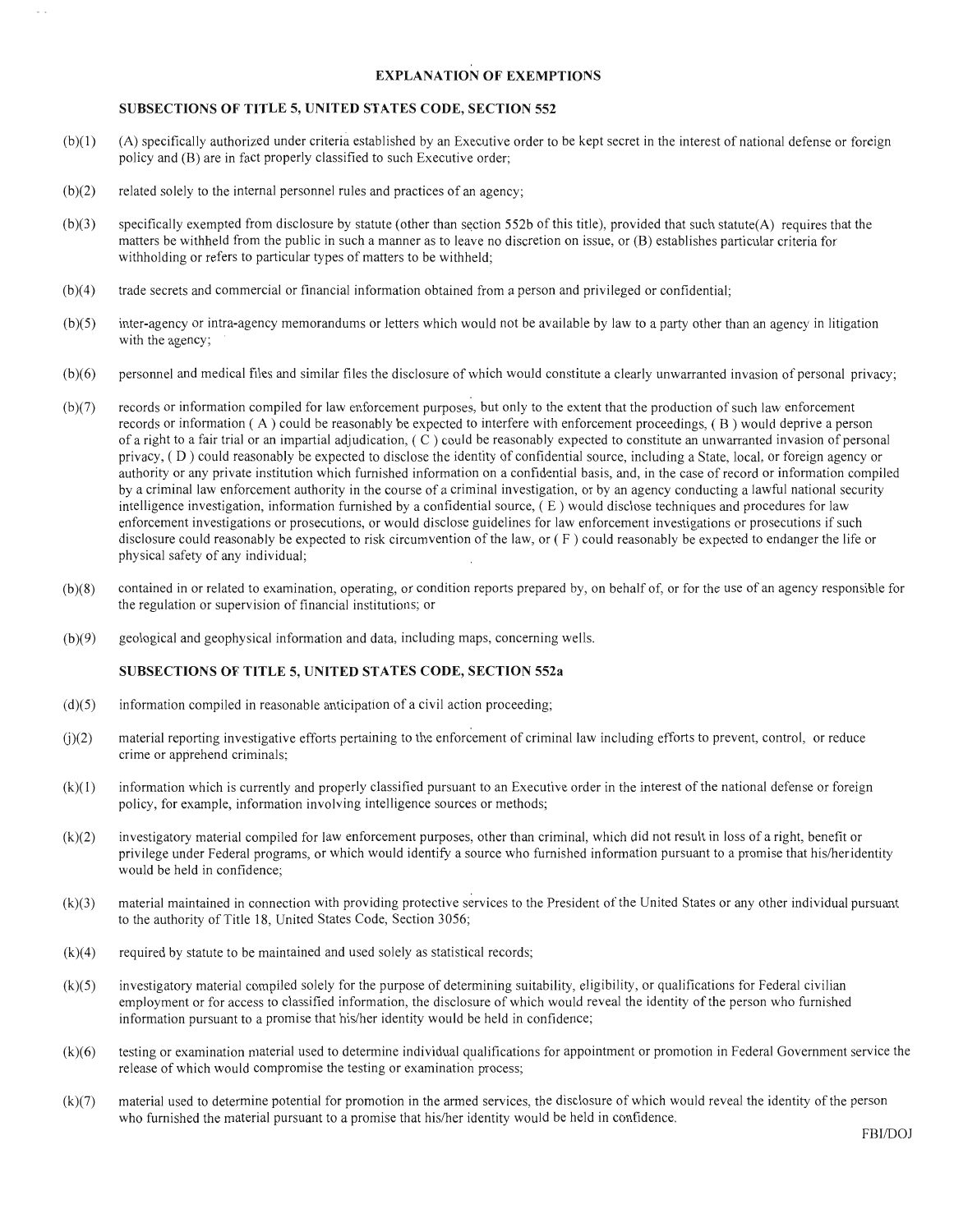## FEDERAL BUREAU OF INVESTIGATION FOIPA DELETED PAGE INFORMATION SHEET

No Duplication Fees are charged for Deleted Page Information Sheet(s).

Total Deleted Page(s)  $\sim$  127 Page  $17 \sim \text{Referral/Direct}$ Page  $18 \sim \text{Referra}/\text{Direct}$ Page  $19 \sim \text{Referral/Direct}$ Page  $20 \sim \text{Referral/Direct}$ Page  $21 \sim \text{Referral/Direct}$ Page  $22 \sim \text{Referral/Direct}$ Page  $23 \sim \text{Referral/Direct}$ Page  $24 \sim \text{Referral/Direct}$ Page  $25 \sim \text{Referral/Direct}$ Page  $26 \sim \text{Referral/Direct}$ Page  $27 \sim \text{Referral/Direct}$ Page  $28 \sim \text{Referral/Direct}$ Page  $29 \sim \text{Referral/Direct}$ Page  $30 \sim \text{Referral/Direct}$ Page  $31 \sim \text{Referral/Direct}$ Page  $32 \sim \text{Referral/Direct}$ Page  $33 \sim \text{Referral/Direct}$ Page  $34 \sim \text{Referral/Direct}$ Page  $35 \sim \text{Referral/Direct}$ Page 36 ~ Referral/Direct Page 39  $\sim$  Referral/Direct Page  $40 \sim \text{Referral/Direct}$ Page  $41 \sim \text{Referral/Direct}$ Page  $42 \sim \text{Referral/Direct}$ Page  $44 \sim$  Referral/Direct Page  $45 \sim \text{Referral/Direct}$ Page  $46 \sim \text{Referral/Direct}$ Page  $47 \sim \text{Referral/Direct}$ Page  $48 \sim \text{Referral/Direct}$ Page  $49 \sim \text{Referral/Direct}$ Page  $50 \sim \text{Referral/Direct}$ Page  $51 \sim \text{Referral/Direct}$ Page  $52 \sim \text{Referral/Direct}$ Page  $53 \sim \text{Referral/Direct}$ Page  $54 \sim$  Referral/Direct Page  $55 \sim \text{Referral/Direct}$ Page  $57 \sim \text{Referral/Direct}$ Page  $58 \sim$  Referral/Direct Page  $59 \sim \text{Referral/Direct}$ Page  $60 \sim \text{Referral/Direct}$ Page  $61 \sim$  Duplicate Page  $62 \sim$  Duplicate Page  $63 \sim \text{Referral/Direct}$ Page  $64 \sim$  Duplicate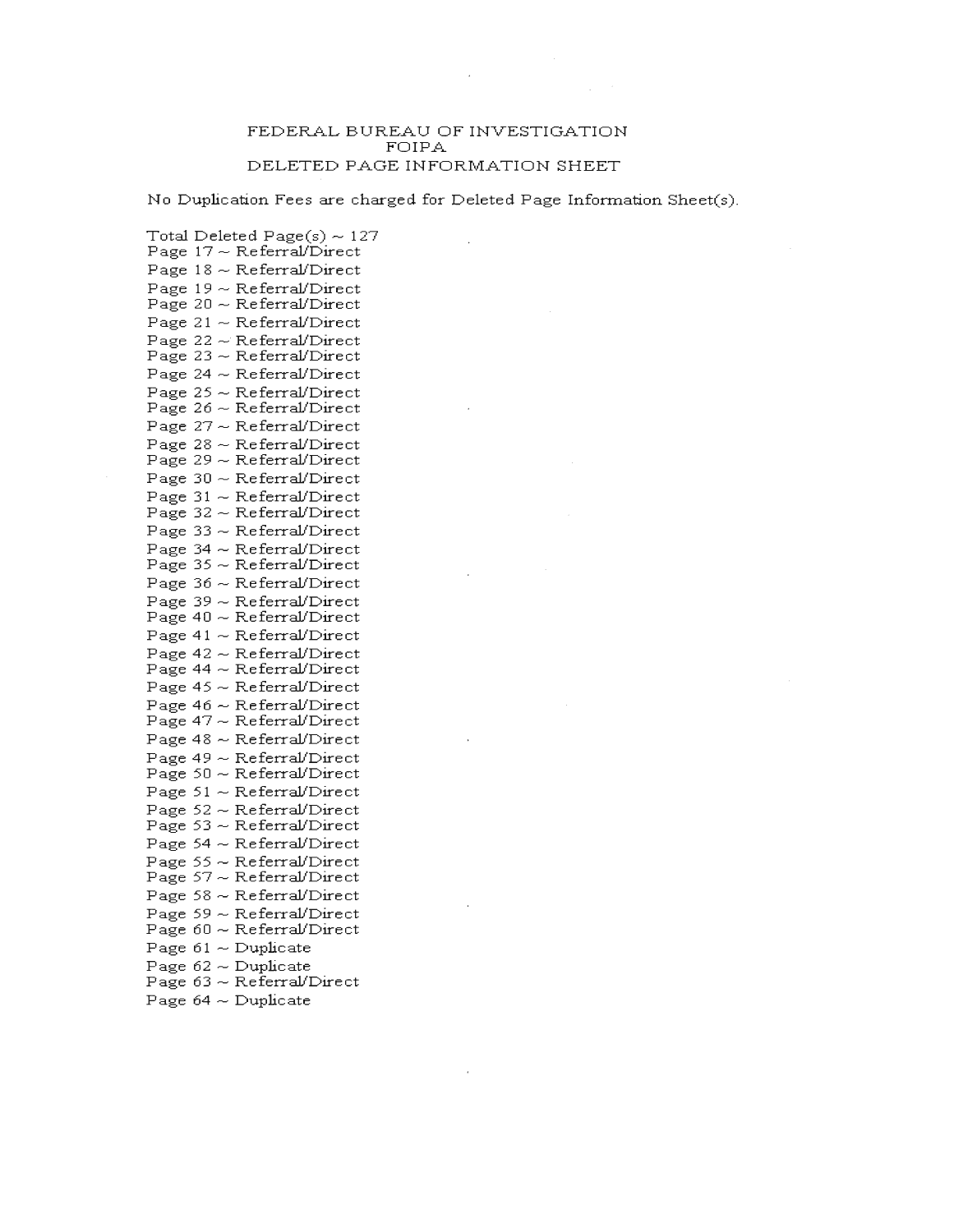Page 65 Re ferralfDire ct Page 66 Duplicate Page 67 ReferralfDirect Page 68  $\sim$  Referral/Direct Page 69 Duplicate Page 70 ReferralfDirect Page 71 ReferralfDirect Page 72 ~ Referral/Direct Page 73 ReferralfDirect Page 74 ReferralfDirect Page 75 Duplicate Page 76 ReferralfDirect Page 77 Re ferralfDire ct Page 78 Duplicate Page 79 Re ferralfDire ct Page 80 ReferralfDirect Page 81  $\sim$  Duplicate Page 82 Duplic ate Page 83 Re ferralfDire ct Page 84  $\sim$  Referral/Direct Page 85 Duplic ate Page 86 ReferralfDirect Page 87 Duplicate Page 88 Re ferralfDire ct Page 89 Duplic ate Page 90 Re ferralfDire ct Page 91 ~ Referral/Direct Page 92 Re ferralfDire ct Page 97 Re ferralfDire ct Page 98 Duplicate Page 99 Re ferralfDire ct Page 152 Re ferralfDire ct Page 153 Re ferralfDire ct Page 154 Re ferralfDire ct Page 155 Re ferralfDire ct Page 156 Re ferralfDire ct Page 157 ReferralfDirect Page 158 Re ferralfDire ct Page 159 ReferralfDirect Page 1 60 Re ferralfDire ct Page 161 ReferralfDirect Page 162 Re ferralfDire ct Page 163 ReferralfDirect Page 164  $\sim$  Referral/Direct Page 165 Re ferralfDire ct Page 166 Re ferralfDire ct Page 169 Re ferralfDire ct Page 170 Re ferralfDire ct Page 171 Re ferralfDire ct Page 172  $\sim$  Referral/Direct Page 173 ~ Referral/Direct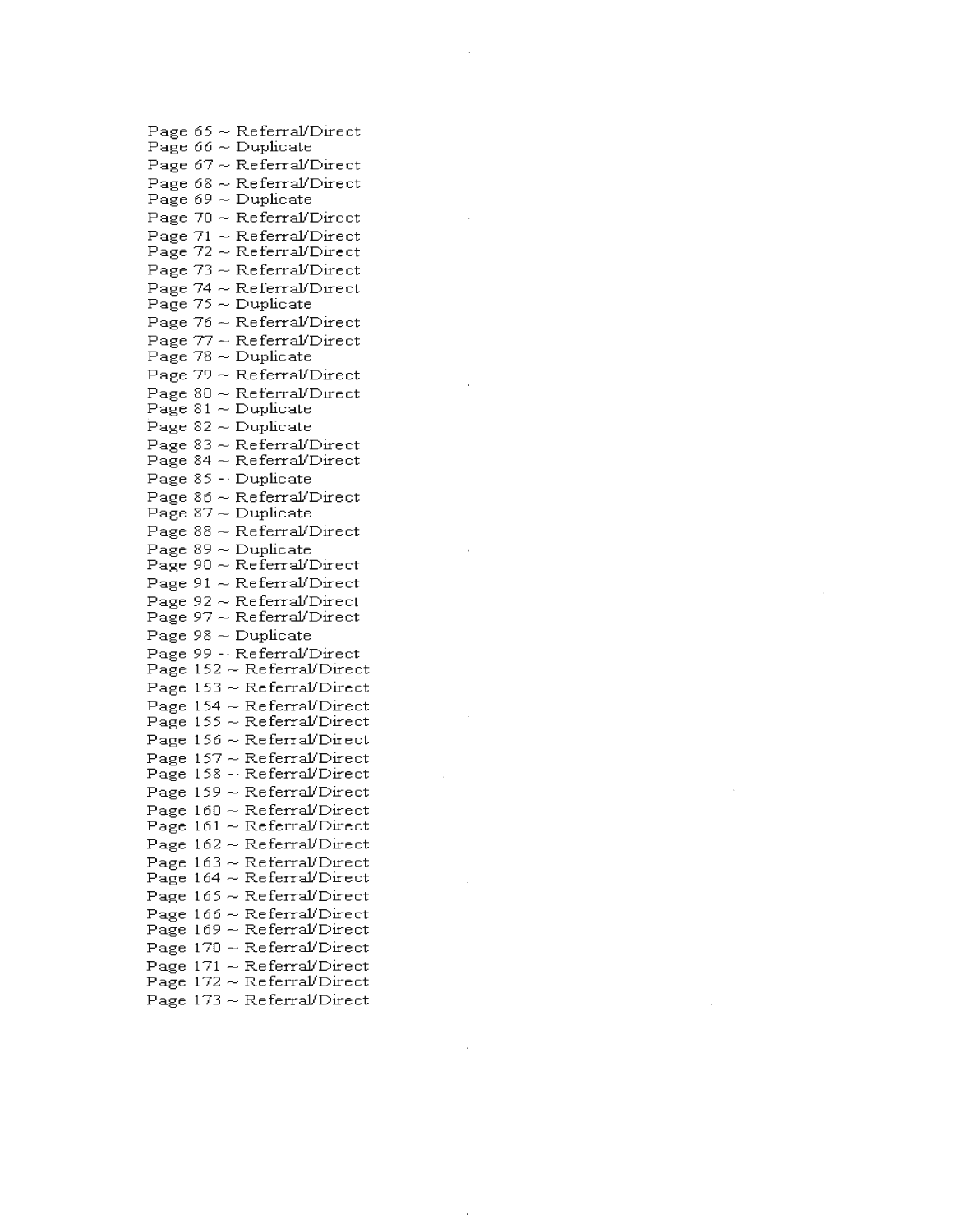Page 174 Duplic ate Page 175 Re ferralJDire ct Page 177 Duplicate Page 178 Re ferralJDire ct Page 179 Duplicate Page 180 ReferralJDirect Page 181 Duplicate Page 182 ReferralJDirect Page 183 Duplicate Page 184 ReferralJDirect Page 185 Duplic ate Page 186 Re ferralJDire ct Page 187 Duplic ate Page 188 Re ferralJDire ct Page 189 Duplicate Page 190 ~ Referral/Direct Page 191 ReferralJDirect Page 193 ~ Referral/Direct Page 194 ReferralJDirect Page 196 ReferralJDirect Page 197 Re ferralJDire ct Page 240 ReferralJDirect Page 299 ReferralJDirect Page 356 Re ferralJDire ct Page 357 ~ Referral/Direct Page 368 Re ferralJDire ct Page 369 Re ferralJDire ct Page 370 ReferralJDirect Page 371 ReferralJDirect Page 372 ReferralJDirect Page 373 ReferralJDirect Page 374 ReferralJDirect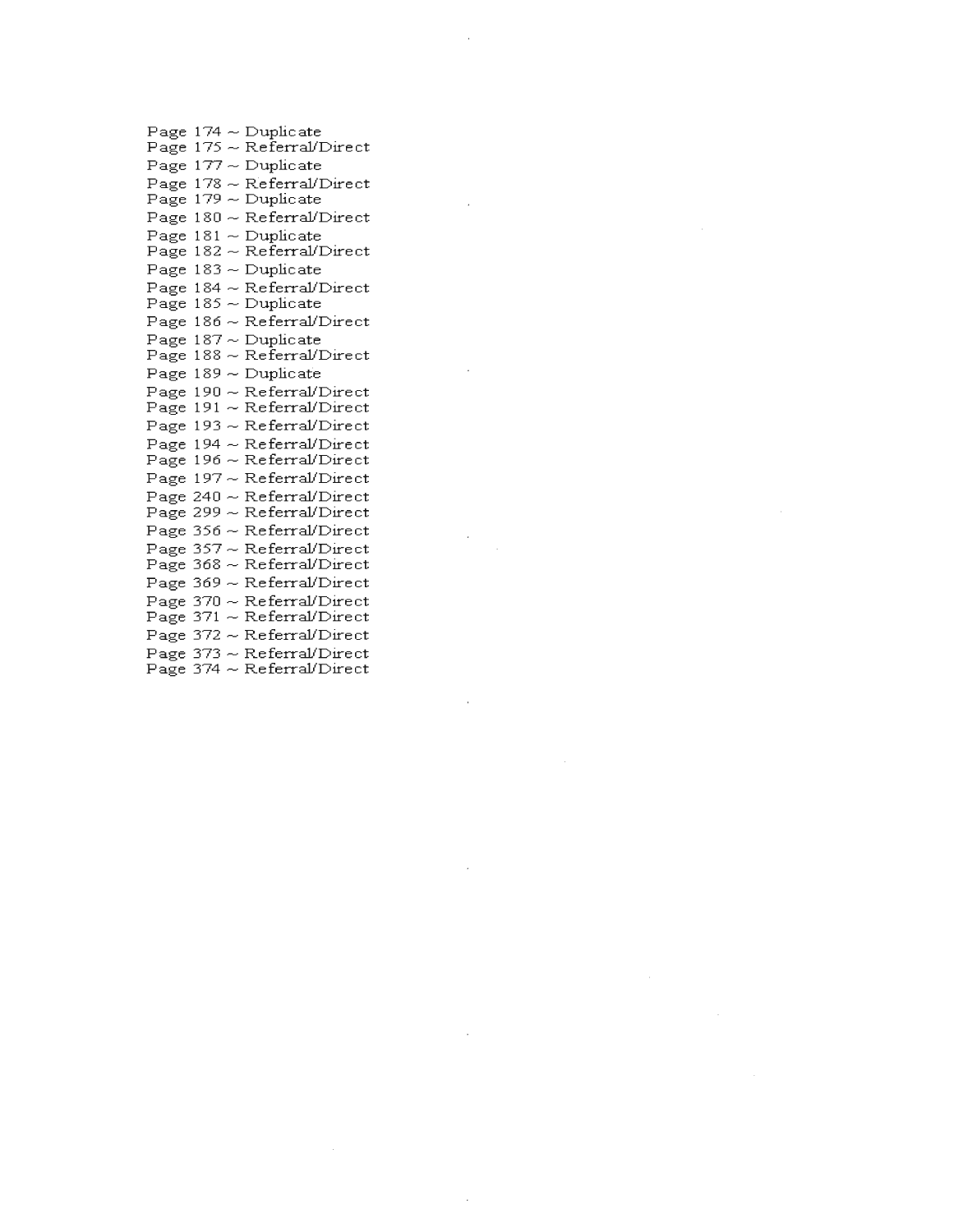## FEDERAL BUREAU OF INVESTIGATION FOIPA DELETED PAGE INFORMATION SHEET

No Duplication Fees are charged for Deleted Page Information Sheet(s).

Total Deleted Page(s)  $\sim$  37 Page 42  $\sim$ Sealed pursuant to court order Page 43  $\sim$ Sealed pursuant to court order Page 44  $\sim$ Sealed pursuant to court order Page  $55 \sim \text{Referral/Direct}$ Page  $56 \sim \text{Referral/Direct}$ Page 57 ~ Referral/Direct Page  $58 \sim \text{Referral/Direct}$ Page  $59 \sim \text{Referral/Direct}$ Page  $60 \sim \text{Referral/Direct}$ Page  $61 \sim \text{Referral/Direct}$ Page  $62 \sim \text{Referral/Direct}$ Page  $63 \sim$  Referral/Direct Page  $64 \sim \text{Referral/Direct}$ Page  $65 \sim \text{Referral/Direct}$ Page  $66 \sim \text{Referral/Direct}$ Page  $67 \sim$  Referral/Direct Page  $68 \sim$  Referral/Direct Page  $69 \sim \text{Referral/Direct}$ Page  $70 \sim \text{Referral/Direct}$ Page  $71 \sim$  Referral/Direct Page  $72 \sim \text{Referral/Direct}$ Page  $73 \sim \text{Referral/Direct}$ Page  $74 \sim$  Referral/Direct Page  $75 \sim \text{Referral/Direct}$ Page  $76 \sim \text{Referral/Direct}$ Page  $77 \sim$  Referral/Direct Page 78  $\sim$  Referral/Direct  $Page 79 \sim Referal/Direct$ Page  $80 \sim \text{Referral/Direct}$ Page  $81 \sim \text{Referral/Direct}$ Page  $82 \sim \text{Referral/Direct}$ Page  $83 \sim \text{Referra}/\text{Direct}$ Page  $84 \sim$  Referral/Direct Page  $85 \sim \text{Referral/Direct}$ Page  $86 \sim \text{Referral/Direct}$ Page 87 ~ Referral/Direct Page  $88 \sim \text{Referral/Direct}$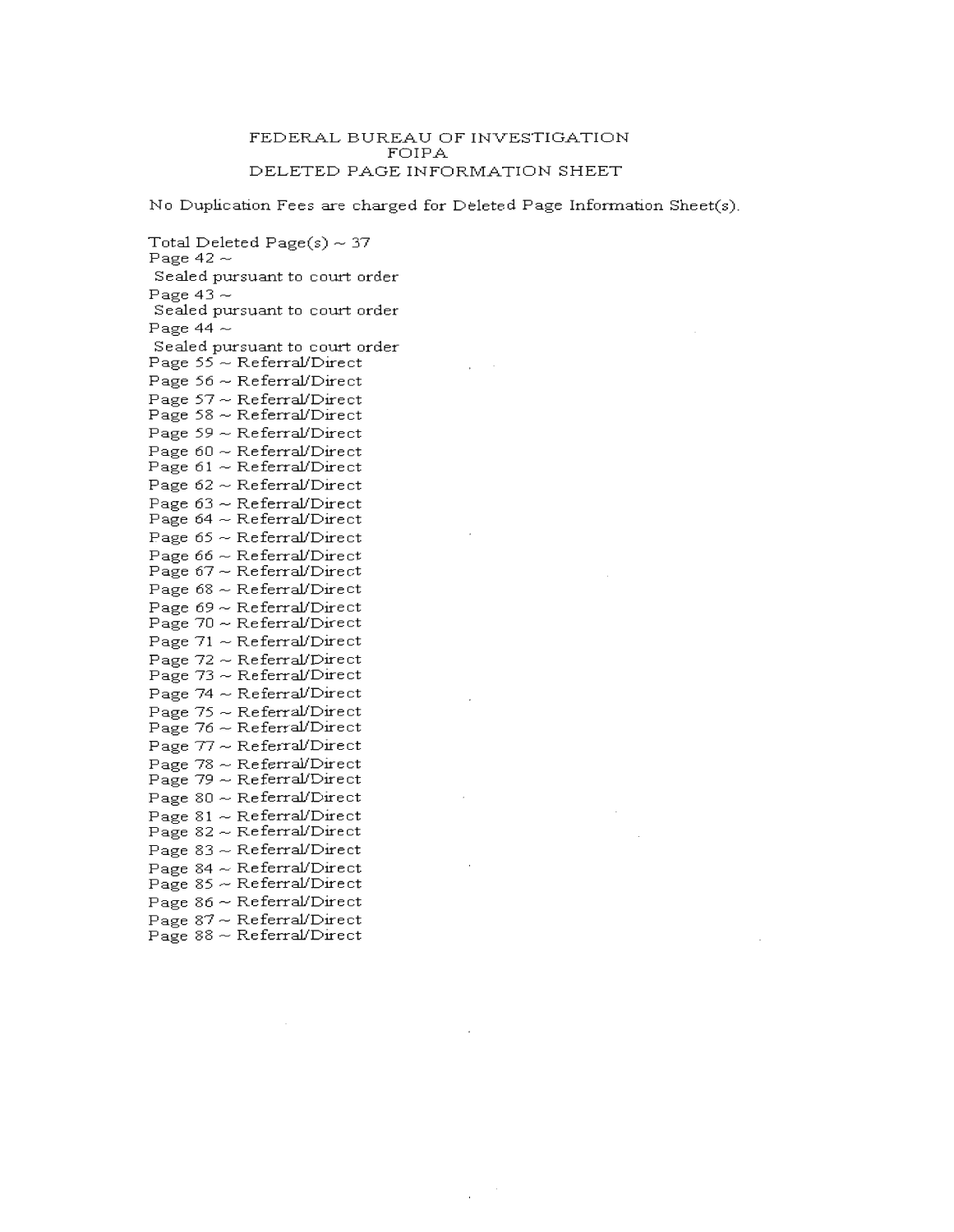**PERRET** DATE: 01-06-2012 FBI INFO. CLASSIFIED BY 60324UCBAlJ/SB/CMlJ (ReV. 08.28-2000)  $REASON: 1.4 (c)$ DECLASSIFY ON: 01-06-2037 **FEDERAL BUREAU OF INVESTIGATION** Precedence: ROUTINE Date: 02/13/2002 To: Los Angeles From: Los Angeles NSD-l Contact: SA Approved By: Drafted By:  $\langle \mathbf{A} |$  sc  $\mathcal{L}$   $\sum_{p \geq 0}$  $(S)$ Case ID # $\overline{P}$  bl (U) Title: ···j:s:t-;---;==============-------,I b6 b7C (5:1 + **pXTCTTT l m .**  I bl  $(U)$  ·  $X$ Referral/Consult  $\text{S}$  blue the contraction of the contraction of the contraction of the contraction of the contraction of the contraction of the contraction of the contraction of the contraction of the contraction of the contraction of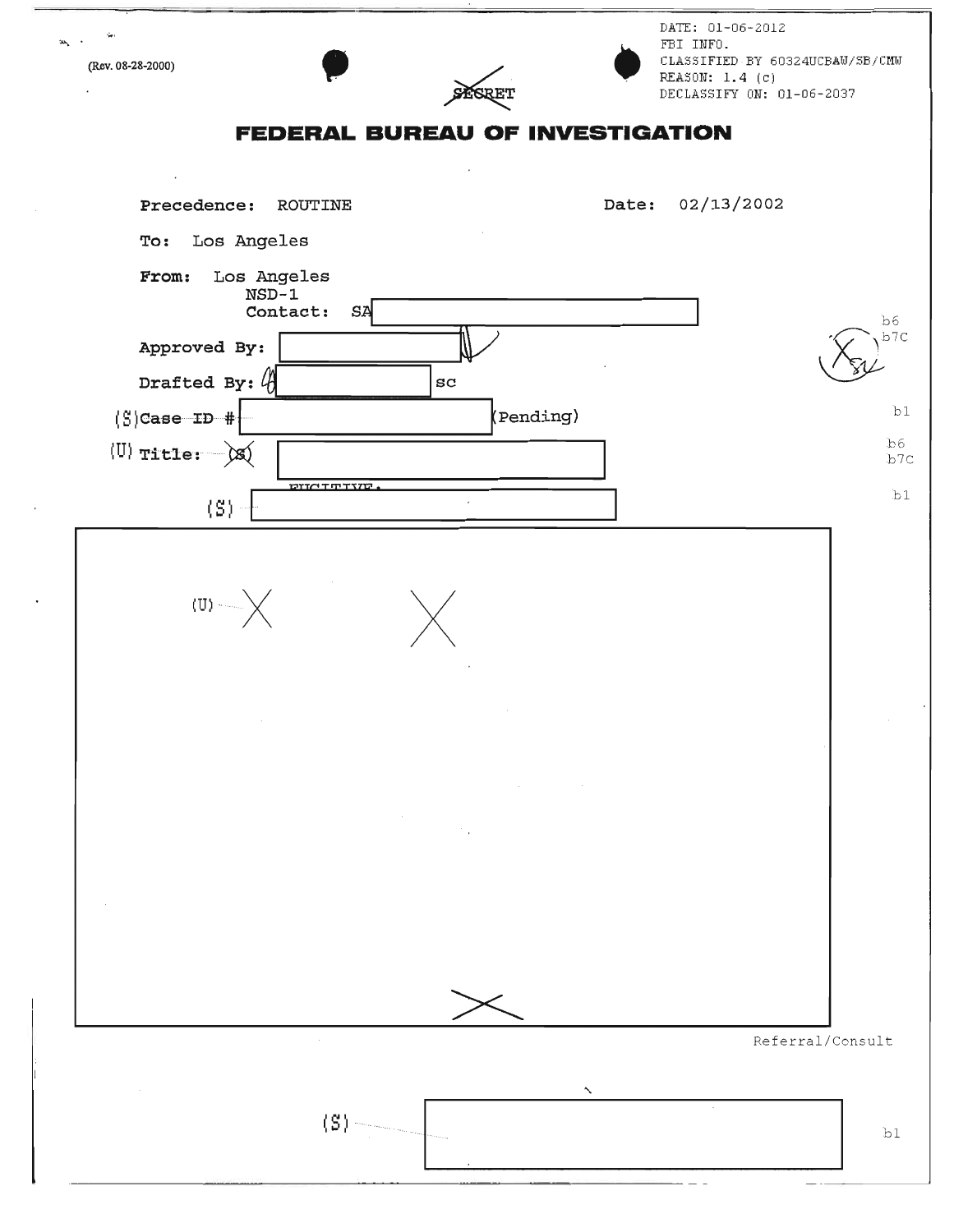

SECRET

 $\overline{a}$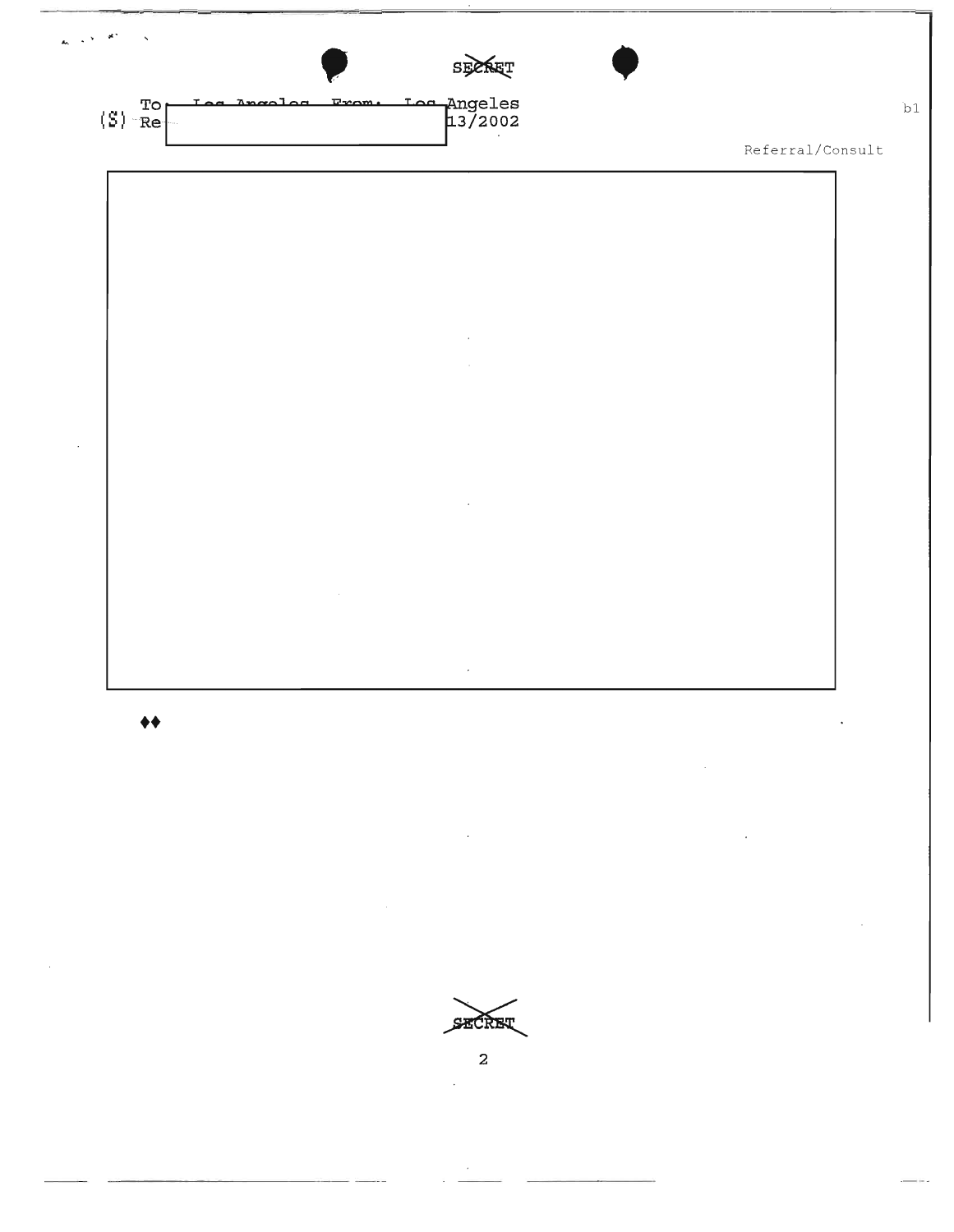**STERRIE 1** 

THE REGION

## **Engineer Sentenced in Nuclear Trigger (** ase

Weapons: Richard Kelly Smyth, extradited from Spain, admitted a 'grave error' in shipping to Israel devices that can fire nuclear weapons.

#### By DAVID ROSENZWEIG **TIMES STAFF WRITER**

A Southern California engineer A southern canonia eigeneer<br>who fled the country in 1985 after<br>being indicted on charges of selling<br>Israel electronic devices that can be used to fire nuclear weapons<br>was sentenced Monday to 40 months in federal prison.<br>Richard Kelly Smyth, now 72

and in frail health, was discovered

House

Arrest

for Rap

Lawyer Justice: Attorney for 'Suge' Knight of Death

By ZANTO PEABODY **TIMES STAFF WRITER** 

Records

return in 1995.

Row Records didn't file a 1995 tax return. He has paid restitution, and must pay court costs.

A federal judge sentenced the<br>former attorney for rap impresario<br>Marion "Suge" Knight to three<br>years of probation on a misde-

reanor tax charge stemming from<br>a broad investigation into the al-<br>leged criminal activities of<br>Knight's music label, Death Row

Records.<br>
Under the terms of a plea agree-<br>
Under the terms of a plea agree-<br>
ment, Encino lawyer David Ken-<br>
1U.S. District Judge Florence-Marie<br>
U.S. District Judge Florence-Marie<br>
Cooper to spend nine months under<br>
hous

Kenner, whose attorney said he<br>is now bankrupt and has cancer,<br>has paid \$20,000 in restitution and

will be required to pay an addi-<br>tional \$1.500 in court costs.

living in southern Spain last year,<br>He was arrested by local police and<br>extradited to the United States.

He pleaded guilty in December<br>to violating the U.S. Arms Export<br>Control Act and making a false<br>statement about the contents of one shipment of the devices, which<br>are known as krytrons and have a variety of applications, from trigvariety of applications, from the<br>gering nuclear warheads to operating photocopying machines.<br>Despite the sentence, federal

Judge Pamela A. Rymer ruled that<br>Smyth could immediately apply to<br>be released on parole. She also<br>fined him \$20,000.

fined him \$20,000.<br>Israeli authorities denied having<br>acquired the 2-inch-long krytrons<br>for their nuclear weapons arsenal.<br>After Smyth's indictment, they returned the remaining devices to

U.S. authorities<br>
Appearing in Los Angeles federal court Monday, Smyth said he<br>
made a "grave error" when he<br>
shipped about 800 krytrons in the<br>
early 1980s to Heli Trading Co. in Israel without State Department  $\frac{1}{2}$ 

approval.<br>Heli Trading was owned at that<br>time by Arnon Milchan, an Israelitime by Arnon Milchan, an Israeli-<br>born arms trader who later became<br>a successful Hollywood film pro-<br>ducer. His movies have included<br>"Pretty Woman" and "L.A. Confi-<br>dential."

muan.<br>Milchan has denied involvement Michan has denied involvement<br>in the krytron deal. He told CBS<br>"60 Minutes" two years ago that he<br>had allowed the Israeli government<br>to use his company for trading with<br>the United States.

In court, Smyth also apologized

for fleeing the United States just<br>before the start of his scheduled<br>1985 trial before Rymer, now a fed-1930 trail elorer kymer, now a team<br>eral appeals court judge. He said he<br>panicked after reading newspaper<br>articles saying he could be sen-<br>tenced to up to 105 years in proson-<br>if convicted on all of the 30 crimi-<br>ral count

WHERE

igainst him.<br>The 105 years represented the The 105 years represented by statutory maximums are<br>above the only rarely applied.<br>Abouting his engineering boundary and boundary boundary boundary<br>business. Mico International In against him.

themselves off as retirees.

Smyth, using his real name, was

ALL INFORMATION CONTAINED

HEREIN IS UNCLASSIFIED EXCEPT

**N OTHERWISE** 

vice president of the American<br>Club in Malaga. He and his wife got<br>along on Social Security and occasional guids from relatives.<br>U.S. authorities learned of<br>Club is the security of the Sample in San year, he opened an acco A routine check by the bank with In routine check by the bank with<br>Interpol turned up an arrest war-<br>rant issued in Los Angeles. Smyth<br>was taken into custody by Spanish police.

police.<br>While in jail awaifing extradi-<br>tion, he suffered two strokes. His<br>lawyer, James D. Riddet, cited his<br>client's medical condition and age<br>as he appealed to Rymer for leni-<br>as he appealed to Rymer for leni-

ency.<br>Riddet asked the judge to follow the recommendation of the federal

probation office that Smyth be sentenced to 10 months in prison,<br>roughly the same amount of time<br>has spent behind bars.<br>Smyth did not know that kry-<br>Smyth did not know that kry-

LOS ANGELES TIMES

Smyth did not know that *xry*-<br>tors could be used as nuclear triggers when he sold them to Israel,<br>Riddet said. He described in science,<br>as a particule American who had<br>as served his country loyaly as a<br>technical advisor t ganiza

Smyth, he said, was a "brilliant sinyin, ne said, was a binnant<br>scientist who was just not very in-<br>telligent when it came to practical<br>matters," such as obtaining a government permit to sell the krytrons to a foreign buyer.<br>But Assistant U.S. Atty. Daniel

But Assistant U.S. Any Louis<br>
S. Goodman objected to the por-<br>
trayal of Smyth as "an absent-<br>
minded professor." He said Smyth<br>
knew that krytron sales overseas<br>
were restricted. In the mid-1970s, he noted, Smyth was denied a per-<br>mit to ship them to Israel.

"If the defendant had gone to<br>trial and been convicted in 1985, he<br>would have long since been re-<br>leased and returned to his family," coodman said in a memo to the<br>judge. "The fact that he now stands<br>before this court for sentencing at<br>the age of 72 is not the fault of the government."

government-<br>codman asked for a five-year sentence to show that "justice cannot be turned into a game of hide<br>and seek where the prize for the elustric side invariantly of old age.<br>This is immunity of a large state in the s

stati she found it turns turns that the motion that he was naïve about<br>the law. Observing that he and his<br>wife spent "15 olylic years in<br>Signin" after fleeing the United<br>States, she questioned why he<br>made no effort to come own to face the music.

## Dodger Great's **Ring Recovered** at Pawnshop

By ANDREW BLANKSTEIN

TIMES STAFF WRITER

Los Angeles police have re-<br>covered Jackie Robinson's National League championship ring,<br>which was stolen last year from a<br>relative of the Dodger baseball<br>great, authorities said Monday. great, authorities said honday.<br>
Miguel Rodriguez, 21, of Los Angeles was booked on suspicion of<br>
grand theft after the owner of a<br>
pawnshop recognized the ring,<br>
which had been pawned for \$100,<br>
which had been pawned for

 $b1$ 

Photoshy LAWREXCEK. IIO 1.00 Angeles Times<br>to the DWP's Japanese Garden in the Sepulveda Basin enjoy views from the Shoin Bullding during Sunday's spring event.

# **Oasis Not Making Anyone Thirsty**

DWP: Agency's lush Japanese Garden in Van Nuys draws admirers, but few would care to tap into its source. **By MASSIE RITSCH** 



DATE: 02-06-2012 CLASSIFIED BY 60324UCBAW/SB/CMW REASON: 1.4 (C, D) DECLASSIFY ON: 02-06-2037



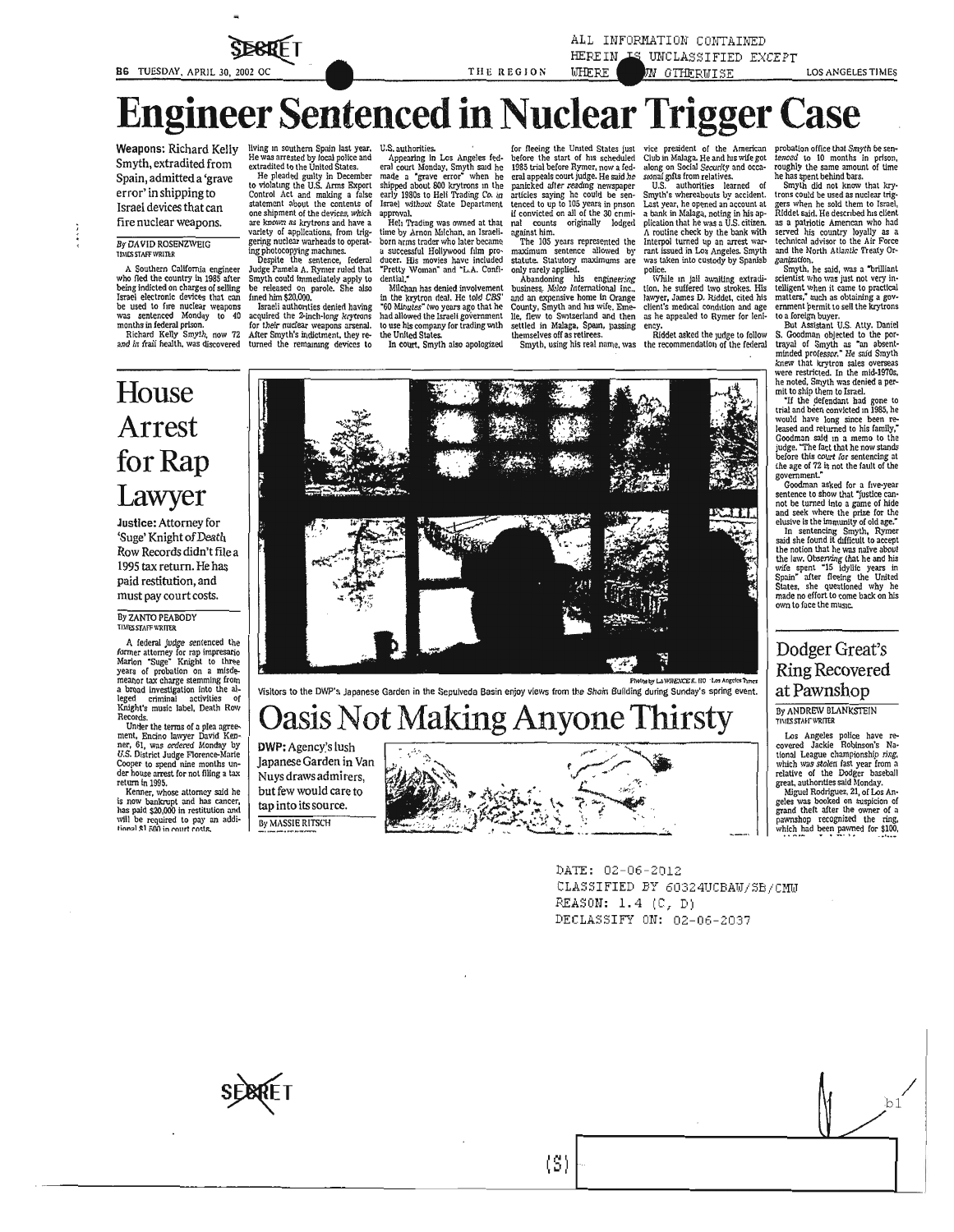|                                                                                                                                                                                                                                                                                                                                                  |                                                                                                                                                                                |       | ALL INFORMATION CONTAINED<br>HEREIN IS UNCLASSIFIED EXCEPT                                                                         |                  |
|--------------------------------------------------------------------------------------------------------------------------------------------------------------------------------------------------------------------------------------------------------------------------------------------------------------------------------------------------|--------------------------------------------------------------------------------------------------------------------------------------------------------------------------------|-------|------------------------------------------------------------------------------------------------------------------------------------|------------------|
| (Rev. 08-28-2000)                                                                                                                                                                                                                                                                                                                                | FEDERAL BUREAU OF INVESTIGATION                                                                                                                                                |       | WHERE SHOWN OTHERWISE<br>DATE: 02-06-2012<br>CLASSIFIED BY 60324UCBAW/SB/CMW<br>REASON: $1.4$ (B,C,D)<br>DECLASSIFY ON: 02-06-2037 |                  |
| Precedence:<br>ROUTINE                                                                                                                                                                                                                                                                                                                           |                                                                                                                                                                                | Date: | 06/17/2002                                                                                                                         |                  |
| Counterintelligence<br>To:<br><i>V</i> ios Angeles                                                                                                                                                                                                                                                                                               |                                                                                                                                                                                | Attn: | $CD-2C$ , SSA<br>$CD-4B$ , Room $4640$<br>IOS                                                                                      | b6<br>b7C        |
| From:<br>Los Angeles<br>$NSD-1$<br>Contact:<br>SA                                                                                                                                                                                                                                                                                                |                                                                                                                                                                                |       |                                                                                                                                    |                  |
| Approved By:                                                                                                                                                                                                                                                                                                                                     |                                                                                                                                                                                |       |                                                                                                                                    | bb6<br>b7C       |
| Drafted By:<br>$(\mathbb{S})$ $\subset$ $\mathtt{Case}$ ID $\mathtt{#:}$                                                                                                                                                                                                                                                                         | sc<br>(S)<br>(Pending                                                                                                                                                          |       |                                                                                                                                    |                  |
| Title:                                                                                                                                                                                                                                                                                                                                           |                                                                                                                                                                                |       |                                                                                                                                    | b1<br>bb6<br>b7c |
| ang totan<br>(S)                                                                                                                                                                                                                                                                                                                                 |                                                                                                                                                                                |       |                                                                                                                                    |                  |
| Synopsis:<br>Interview Results of                                                                                                                                                                                                                                                                                                                |                                                                                                                                                                                |       |                                                                                                                                    | b6.              |
| Full Field Investigation Instituted:                                                                                                                                                                                                                                                                                                             | 01/02/2002                                                                                                                                                                     |       |                                                                                                                                    | b7C              |
| Details:<br>of birth<br>Agent<br>States Attorney's Office (USAO), 312 North Spring Street, Los<br>Angeles, California. Also present during the interview were<br>Assistant United States Attorney (AUSA)<br>attorney,                                                                                                                            | date of birth<br>was interviewed by writer and Special<br>on 04/16/2002 and 04/17/2002 at the United                                                                           |       | place<br>and                                                                                                                       | .b6<br>b7c       |
| Background<br>Tarial without the required Department of State export licenses:<br>shipped the krytrons at the behest of<br>HELI TRADING COMPANY and MILCHAN LIMITED.<br>$\overline{1}$ 1985 for violations of 22 USC 2778 and 18 USC 1001. After his<br>indictment,<br>was arrested in Spain on 07/11/2001 on Interpol Red Notice<br>nis arrest, | was indicted on exporting over 800 krytrons to<br> fled the United States prior to trial. <br>because of his U.S. fugitive status. Subsequent to<br>was extradited to the U.S. |       | was indicted                                                                                                                       | bb6<br>b7C       |
|                                                                                                                                                                                                                                                                                                                                                  |                                                                                                                                                                                |       |                                                                                                                                    |                  |

**SECKET** 

 $\ddot{\mathbf{r}}$ 

 $\mathtt{bl}$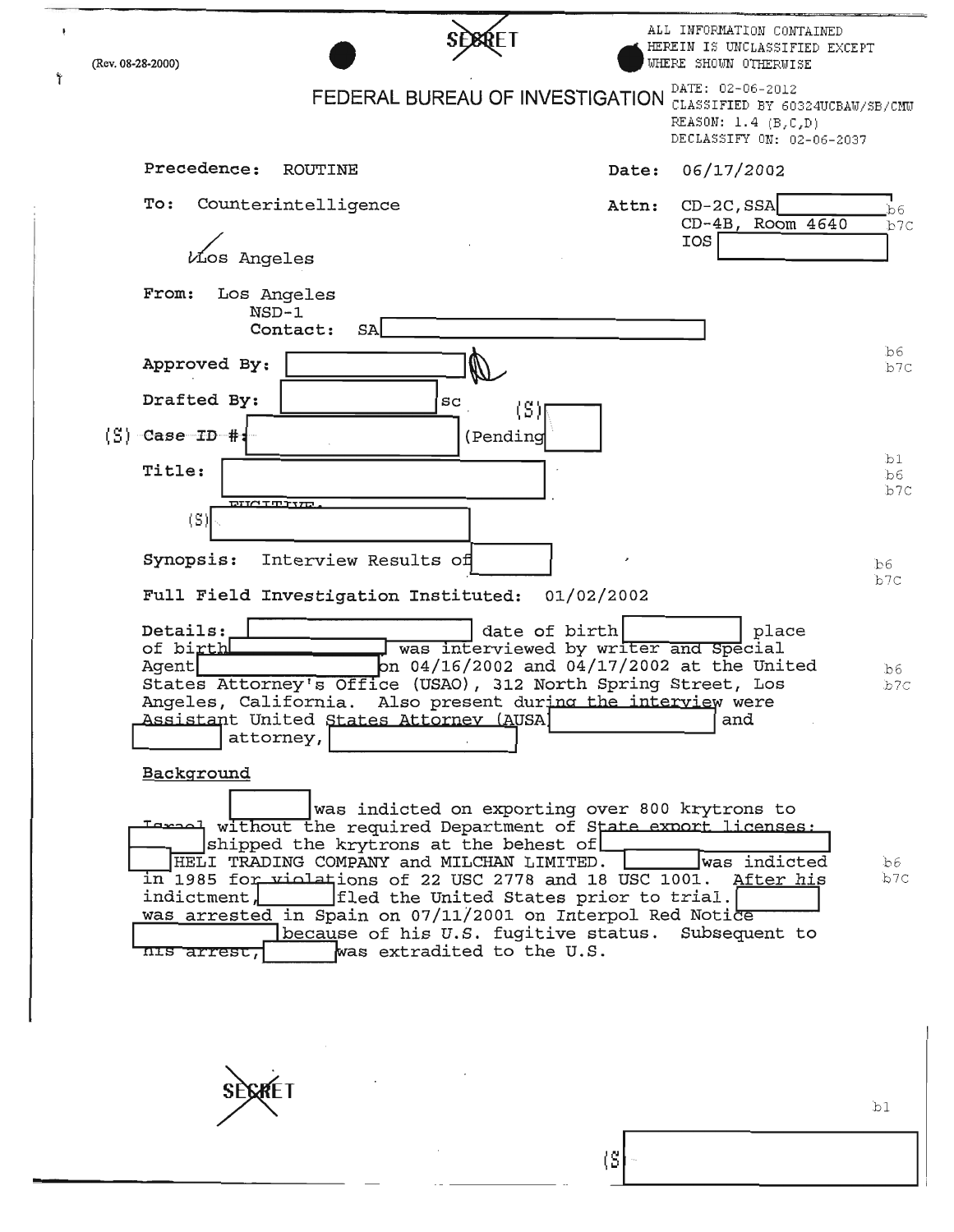

 $\mathbf{2}$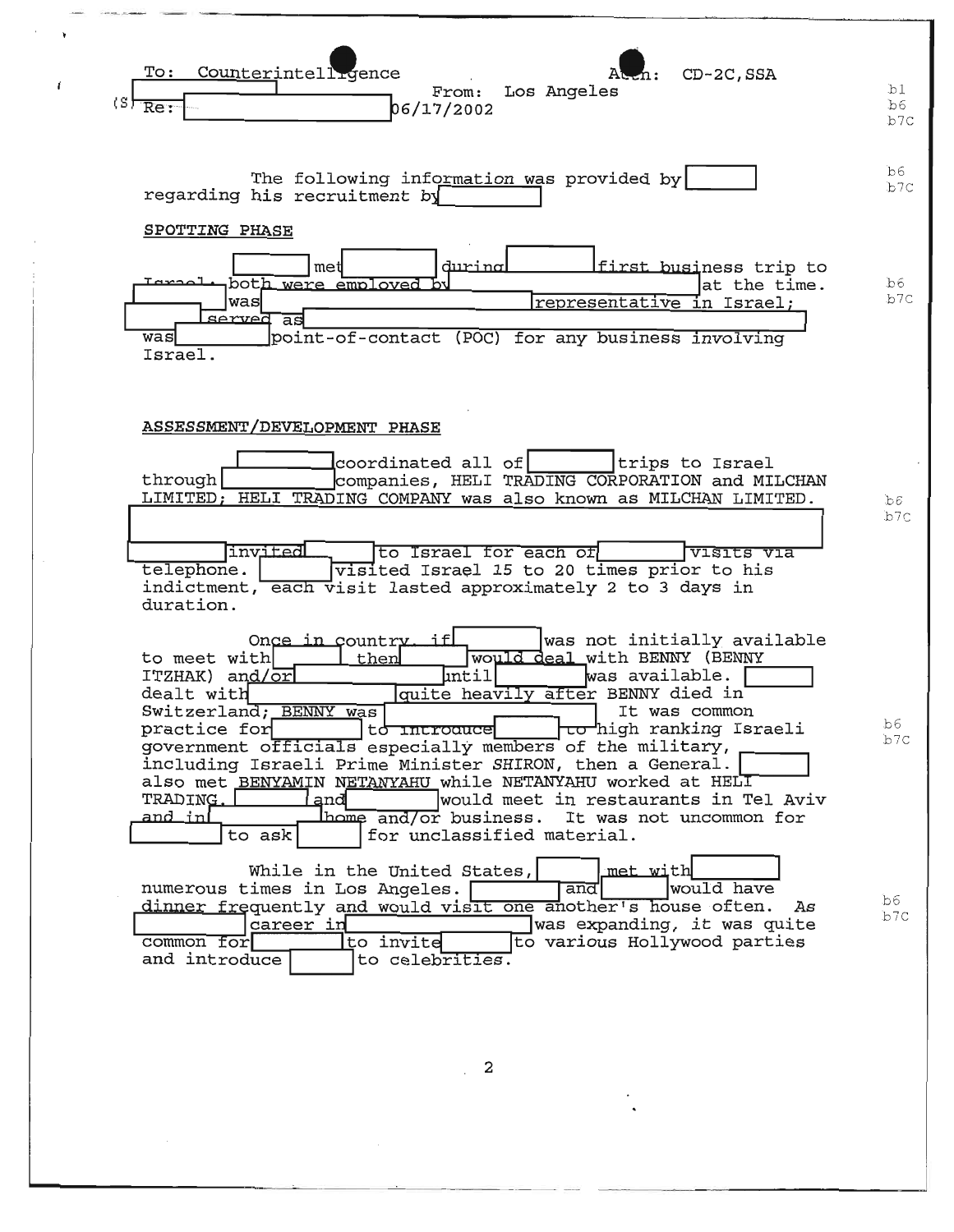

## RECRUITMENT PHASE

ordered krytrons from MILCO INTERNATIONAL; MILCO purchased the krytrons from EG&G. knew HELI TRADING CORPORATION was purchasing the krytrons at the behest of Israel's Ministry of Defense (MOD) and that the money HELI TRADING used to purchase the krytrons came directly from the MOD. land. referred to the purchase and exportation of the krytrons as PROJECT PINTO.

 $b6$ 

 $b6$ 

 $b6$ 

 $b6$  $b7c$ 

 $b6$ 

b7C

 $b7c$ 

b7C

 $b7C$ 

placed an order for an encrypted radio. *requested* ship the encrypted radio via Israeli **When** diplomatic pouch refused to ship the encrypted radio to HELI TRADING, asked for additional krytrons in lieu of asked| Ito send the krytrons the encrypted radio. wanted "as before", which meant to send the krytrons using a general *license* from the Commerce Department.  $\overline{\mathbf{A}}$ general license from the Commerce Department at that time did not require an end-user certificate.

ordered chemicals to be used as propellants in Israel's Intermediate Range Silent Propellants program; this program was part of Israel's Ballistic Missile program.

would pay via wire transfer. MILCO'S bank account was at BANK OF AMERICA (BOA), Huntington Beach. chose UNION BANK because

had an already existing account there.

### TERMINATION PHASE

for the last time in 1985. Once lsav indicted, limmediately dropped all contact with then in turn contacted  $|for$  assistance; contacted the MOD. At that time, the MOD informed the MOD would help  $\daleth$ then contacted and told him the MOD'S response. Later that same day, MOD officials contacted and informed her the MOD would not be able to help as the Israeli government had discussions with U.S. officials ヿto1d| regarding the krytrons Israel had purchased. the Israeli government would not be able to provide any assistance to Shortly thereafter, | | | | fled the United States.  $\clubsuit\spadesuit$ 

3